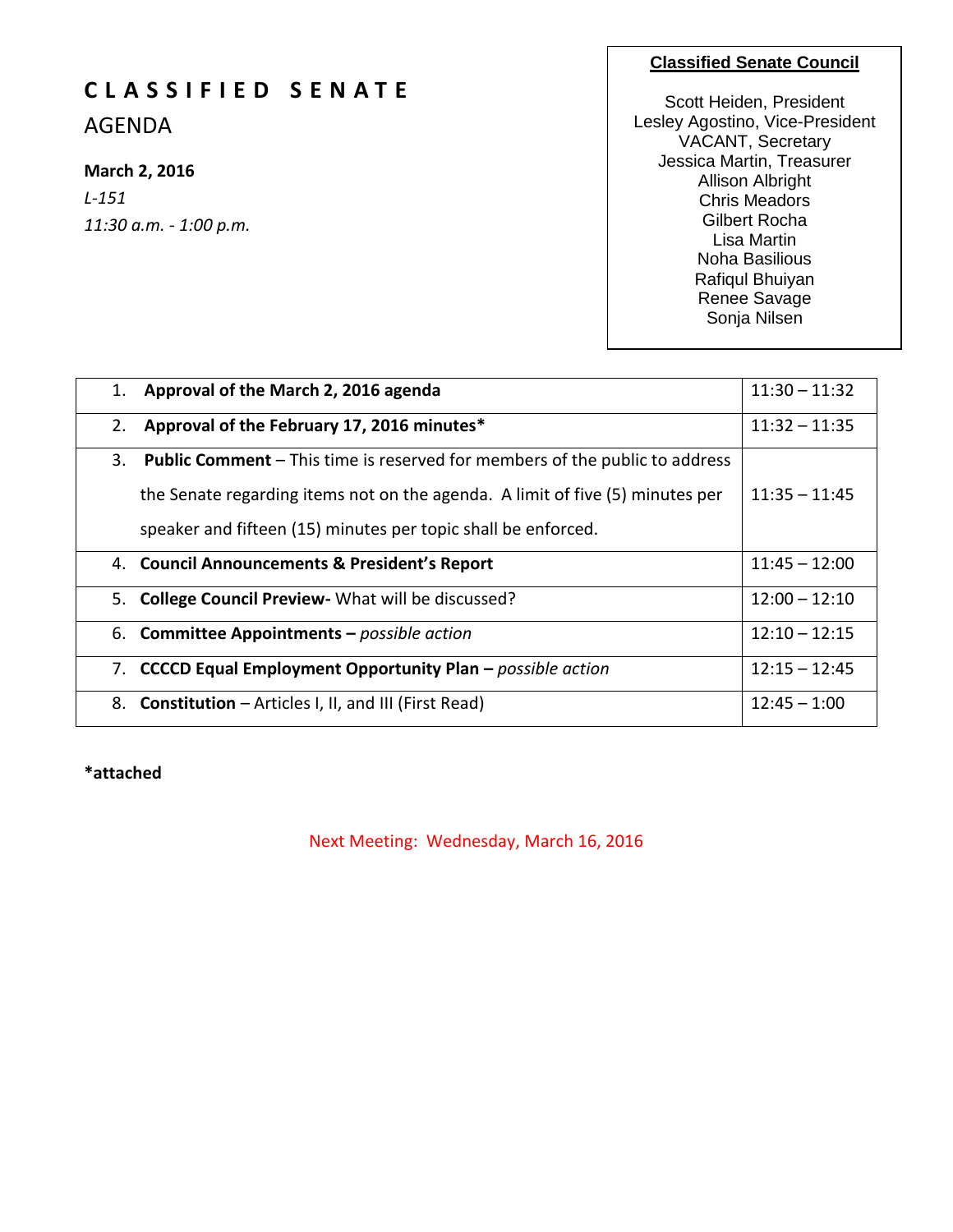

# **Present: Scott Heiden, Jessica Martin, Allison Albright, Rafiqul Bhuiyan\*, Lesley Agostino, Chris Meadors\*\*, Lisa Martin\*\*\*, Sonja Nilsen**

**Absent: Gilbert Rocha**

### **Guests: Noha Basilious, Renee Savage**

#### **Heiden called the meeting to order at 11:30 a.m.**

*\*Bhuiyan left at 12:00 a.m.*

*\*\* Meadors left at 11:45 a.m.*

*\*\*\*L. Martin arrived at 12:00 p.m***.**

## **1. Approval of the February 17, 2016 Agenda:**

Agostino corrected the date on the agenda to "2016" **It was MSC, with no objections and by all present to approve the agenda as amended.**

# **2. Approval of February 3, 2015 minutes: It was MSC, with no objections and by all present to approve the minutes as written.**

#### **3. Public Comment –**

## **4. Council Announcements & President's Report -**

- J. Martin announced that AED training will be held on February 18.
- Heiden noted the College Council approved the Measure E program plan. He added that a forum was held on February 10 regarding best practices for student cusses. He encouraged future attendance at all forums. Heiden updated the senate on the Partnerships for Student Success noting that the kinesiology department is current running a program for student athletes and the RPEC will use data collected from that project for evaluation.
- Heiden added that he traveled to Grossmont Community College to present the Contra Costa Community College district organization of classified senates. They were appreciative of our model and will adopt some of our practices. Heiden commented that President Garcia would like to see changes made to the Administrative Program Review and revisions will be forthcoming. Heiden commented that he and the other senate presidents met with Chancellor Benjamin yesterday – a Hay Study update should be coming shortly and there will be no Chancellor's Chat this spring but they are hoping for a similar event in the fall.
- Heiden reminded the senate that the deadline for the Classified Leadership Institute is Thursday, February 18.

#### **5. College Council Preview**

Agostino reviewed the College Council agenda for February 17, 2015.

# **6. Committee Appointments**

Heiden announced that we are still looking for classified staff to be members of the Program Review Committee. It was recommended that Renee Savage and Noha Basilious be appointed to the senate council.

**It was MSC, with no objections and by all present to approve Renee Savage and Noha Basilious as members of the Classified Senate Council for 2016-18.**